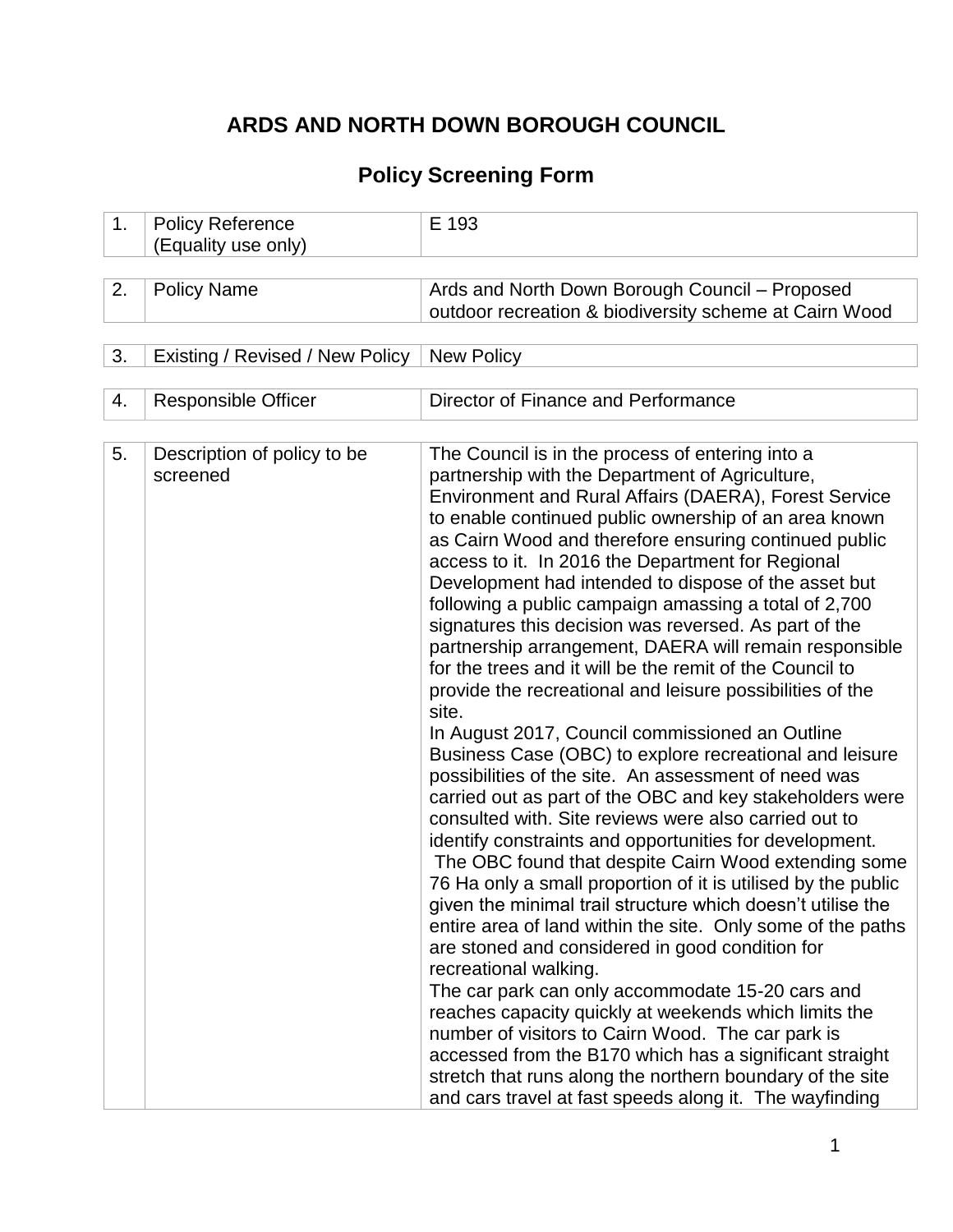|                                                                               | signage in the site is poor and offers little guidance to<br>especially new visitors on the extent of the routes and<br>features within the site. Mountain biking within the site is<br>evident but limited.<br>Given that there is currently no formal provision within the<br>borough for this activity the site has the potential to offer<br>an excellent facility for the development of a dedicated<br>trail for mountain bikes separate from any walking trails<br>and the biodiversity of the wood.<br>In June 2019, Council was notified that DAERA had an<br>open funding programme available for Tackling Rural<br>Poverty and Social Isolation which would support projects<br>that will develop sustainable family orientated outdoor<br>experiences in forests. The projects must also provide an<br>environment that is inclusive and that will aid the health<br>and wellbeing of all who visit and increase opportunities<br>for social engagement and interaction with the aim of<br>reducing social isolation. Council has submitted an<br>application for this funding stream at the end of August<br>2019 based on the preferred option that was identified in<br>the OBC which included increasing the extent of the<br>walking trails and enhancing those already existing,<br>introduction of new biking trails, an extended car park<br>with a one way in/out system implemented to provide a<br>safer egress from it onto the road, biodiversity<br>enhancements, new seating and wayfinding signage. It is<br>anticipated that the development of the infrastructure at<br>Cairn Wood will deliver on the goals of the funding<br>requirements.<br>If the funding application is successful works are |
|-------------------------------------------------------------------------------|----------------------------------------------------------------------------------------------------------------------------------------------------------------------------------------------------------------------------------------------------------------------------------------------------------------------------------------------------------------------------------------------------------------------------------------------------------------------------------------------------------------------------------------------------------------------------------------------------------------------------------------------------------------------------------------------------------------------------------------------------------------------------------------------------------------------------------------------------------------------------------------------------------------------------------------------------------------------------------------------------------------------------------------------------------------------------------------------------------------------------------------------------------------------------------------------------------------------------------------------------------------------------------------------------------------------------------------------------------------------------------------------------------------------------------------------------------------------------------------------------------------------------------------------------------------------------------------------------------------------------------------------------------------------------------------------------------------------------------|
|                                                                               | anticipated to start on site January 2020 however if                                                                                                                                                                                                                                                                                                                                                                                                                                                                                                                                                                                                                                                                                                                                                                                                                                                                                                                                                                                                                                                                                                                                                                                                                                                                                                                                                                                                                                                                                                                                                                                                                                                                             |
|                                                                               | funding is not secured works will start later in 2020.                                                                                                                                                                                                                                                                                                                                                                                                                                                                                                                                                                                                                                                                                                                                                                                                                                                                                                                                                                                                                                                                                                                                                                                                                                                                                                                                                                                                                                                                                                                                                                                                                                                                           |
| Aims and<br>Expected Outcomes - what is<br>the Policy expected to<br>achieve? | Objective 1: Improve health and wellbeing and promote<br>active lifestyles.<br>Performance measure: Provide opportunities for residents<br>to enjoy an active lifestyle and work to reduce social<br>deprivation and inequality.<br>Target: By year 3 increase the number of visitors to the<br>site by 50% compared to year 0 (from 50,000 to 75,000<br>per annum)<br>Objective 2: Increase pride in the borough.<br>Performance measure: Ensure residents are engaged<br>and empowered to help shape the future of the borough.<br>Target: Increase the number of positive survey responses                                                                                                                                                                                                                                                                                                                                                                                                                                                                                                                                                                                                                                                                                                                                                                                                                                                                                                                                                                                                                                                                                                                                    |
|                                                                               | compared to baseline figures (a year 0 survey should be<br>undertaken prior to investment to set a baseline and                                                                                                                                                                                                                                                                                                                                                                                                                                                                                                                                                                                                                                                                                                                                                                                                                                                                                                                                                                                                                                                                                                                                                                                                                                                                                                                                                                                                                                                                                                                                                                                                                  |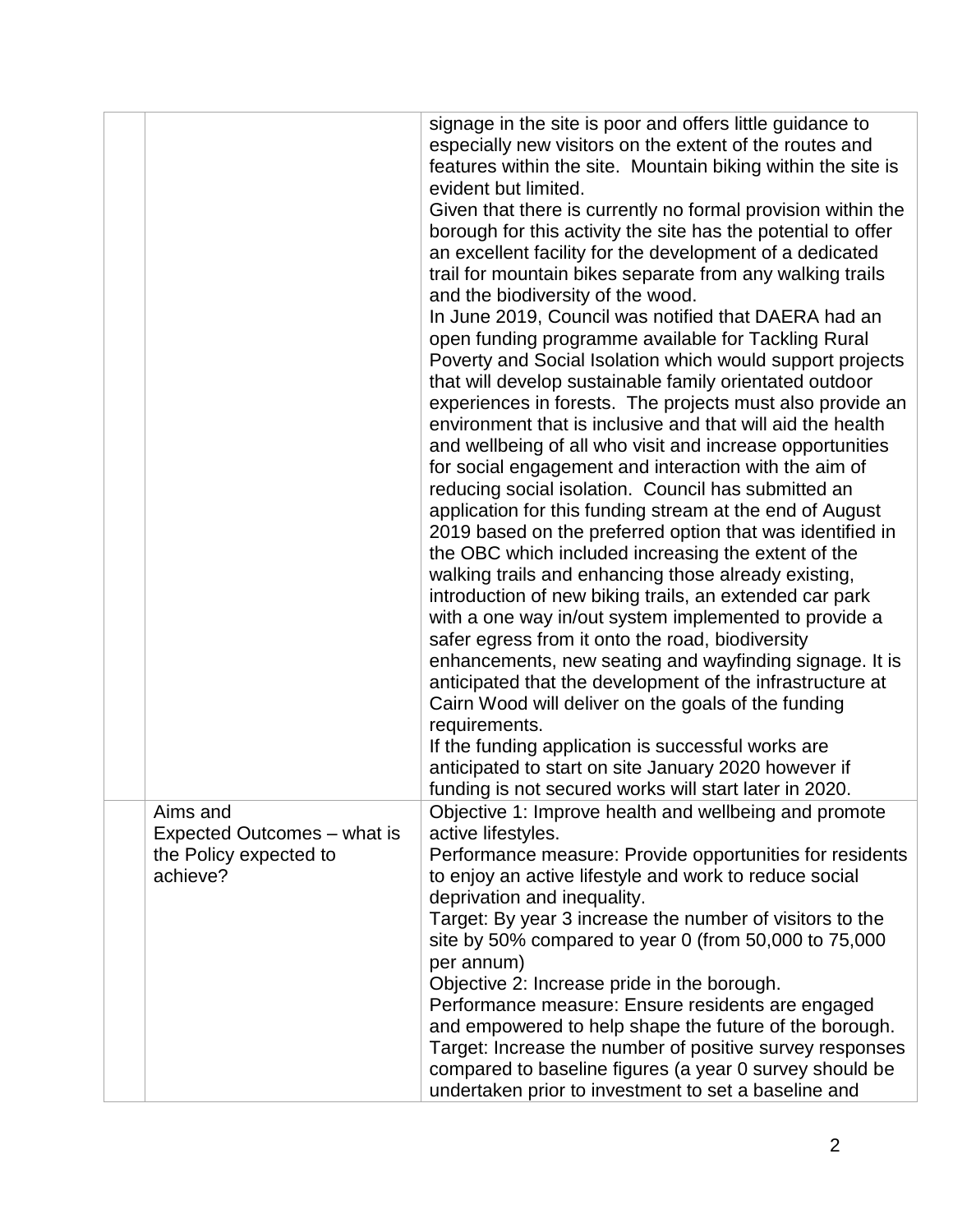|                                                           | appropriate target).<br>Objective 3: Invest and promote facilities and outdoor<br>spaces.<br>Performance measure: Make the borough an attractive                                                                                                                                                                                                                                                                                                                                                                                                                                                                                                                                                                                                                                                                                                                                                                                                                                                                                                                                                                                                                                                                                                                                                                                                                                                                                                                                                                                                                                                                                                                                                                                                                                                                                                          |
|-----------------------------------------------------------|-----------------------------------------------------------------------------------------------------------------------------------------------------------------------------------------------------------------------------------------------------------------------------------------------------------------------------------------------------------------------------------------------------------------------------------------------------------------------------------------------------------------------------------------------------------------------------------------------------------------------------------------------------------------------------------------------------------------------------------------------------------------------------------------------------------------------------------------------------------------------------------------------------------------------------------------------------------------------------------------------------------------------------------------------------------------------------------------------------------------------------------------------------------------------------------------------------------------------------------------------------------------------------------------------------------------------------------------------------------------------------------------------------------------------------------------------------------------------------------------------------------------------------------------------------------------------------------------------------------------------------------------------------------------------------------------------------------------------------------------------------------------------------------------------------------------------------------------------------------|
|                                                           | place to live/visit through a variety of recreational and<br>sporting facilities and events.<br>Target: By year 3 encourage at least 3 regular<br>recreational or sporting events at the site. This may be<br>nature walks or sponsored walks, a mountain biking event<br>or a running event.<br>Objective 4: Enhance the visitor experience to increase<br>visitor spend.<br>Performance measure: Increase access to clean, high<br>quality spaces. Promote the cultural, recreational,<br>sporting and event offering in the borough.<br>Target: By year 3 achieve an increase in the footfall<br>recorded by local businesses from visitors combining the<br>use of the site's facilities with visits to local businesses<br>(year 0 surveys recording the reasons behind customers<br>visits will need to be undertaken to set a baseline and<br>appropriate target).<br>At present the site is not well managed. Currently there is<br>a limited walking trails through the site with several<br>unofficial bike trails going through the woodland. It is<br>proposed to enhance and extend the existing walking<br>trails and then formalise the bike trails. There is<br>anecdotal demand for mountain biking in the borough as<br>there is currently no formal provision for this activity within<br>the borough.<br>The delivery of the project will improve the current<br>facilities at Cairn Wood by creating better trails for<br>walkers and new trails for mountain bikers. The project<br>will enable the people in Ards and North Down as well as<br>other visitors to feel pride from having access to a well-<br>managed sustainable environment as well as enjoying<br>good health and wellbeing. It will also help tackle rural<br>poverty by giving free access to an outdoor leisure facility<br>and help reduce social isolation. |
| 6.<br>Section 75 categories which                         | All section 75 categories have the potential to benefit                                                                                                                                                                                                                                                                                                                                                                                                                                                                                                                                                                                                                                                                                                                                                                                                                                                                                                                                                                                                                                                                                                                                                                                                                                                                                                                                                                                                                                                                                                                                                                                                                                                                                                                                                                                                   |
| might be expected to benefit<br>and how they may benefit. | from this provision as there will be a vast improvement to<br>current facilities and many new facilities that may be used<br>by all Section 75 dimensions at Cairn Wood.                                                                                                                                                                                                                                                                                                                                                                                                                                                                                                                                                                                                                                                                                                                                                                                                                                                                                                                                                                                                                                                                                                                                                                                                                                                                                                                                                                                                                                                                                                                                                                                                                                                                                  |
|                                                           |                                                                                                                                                                                                                                                                                                                                                                                                                                                                                                                                                                                                                                                                                                                                                                                                                                                                                                                                                                                                                                                                                                                                                                                                                                                                                                                                                                                                                                                                                                                                                                                                                                                                                                                                                                                                                                                           |

| 7.   Factors which could contribute-to / detract   If the development does not proceed as |                                               |
|-------------------------------------------------------------------------------------------|-----------------------------------------------|
| from the intended aims / outcomes of the                                                  | l intended due to financial constraints or no |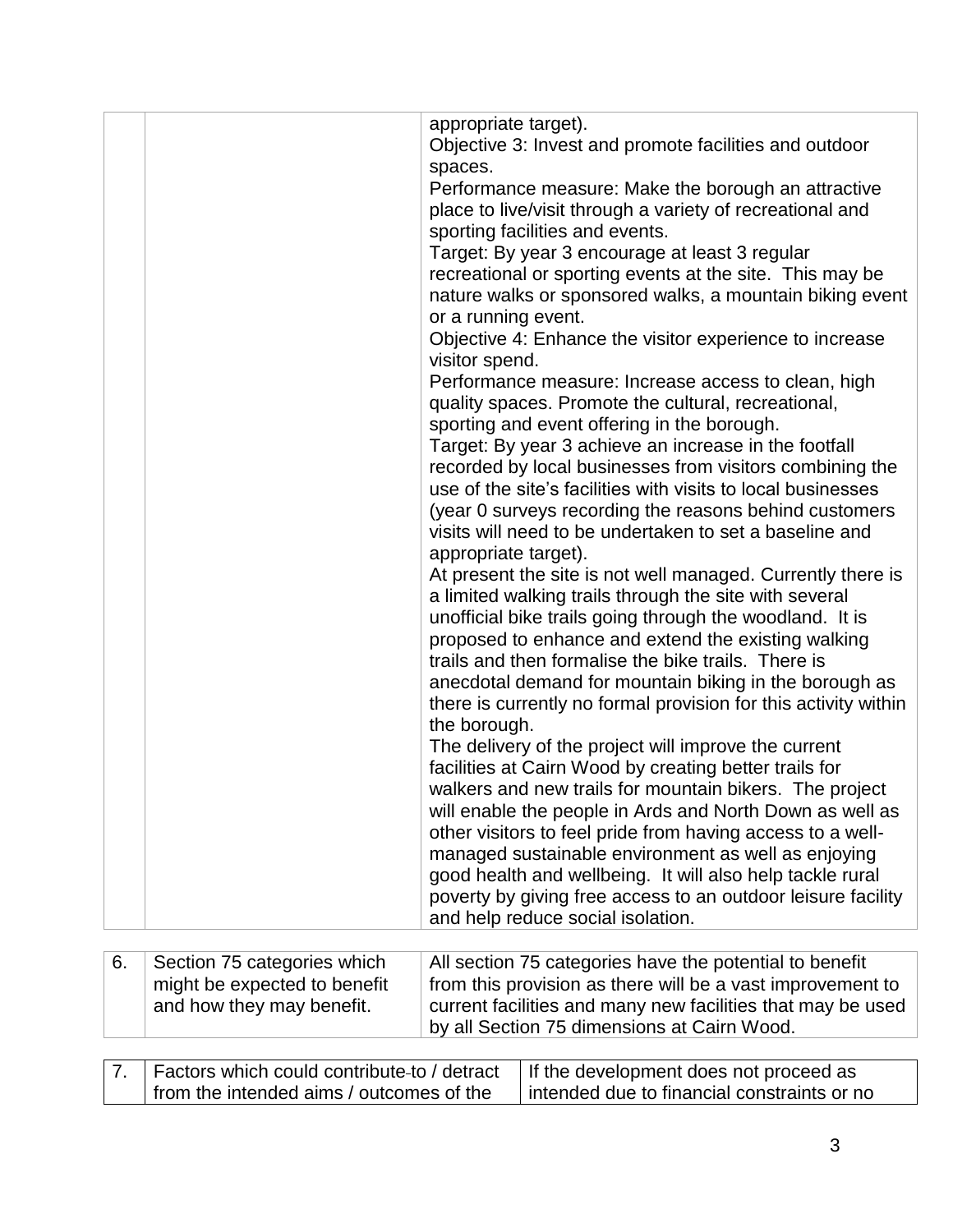|      | Policy when being implemented                                                                                                                                                                                                                                                                                                                                                                                                                                                                                                                                                                                                                                                                                          |                                                                                                                                                                                                                                                                                                                                                                                                                           |  | community of Council buy in.                                                                                                 |  |  |
|------|------------------------------------------------------------------------------------------------------------------------------------------------------------------------------------------------------------------------------------------------------------------------------------------------------------------------------------------------------------------------------------------------------------------------------------------------------------------------------------------------------------------------------------------------------------------------------------------------------------------------------------------------------------------------------------------------------------------------|---------------------------------------------------------------------------------------------------------------------------------------------------------------------------------------------------------------------------------------------------------------------------------------------------------------------------------------------------------------------------------------------------------------------------|--|------------------------------------------------------------------------------------------------------------------------------|--|--|
|      |                                                                                                                                                                                                                                                                                                                                                                                                                                                                                                                                                                                                                                                                                                                        |                                                                                                                                                                                                                                                                                                                                                                                                                           |  |                                                                                                                              |  |  |
| 8.   | The main stakeholders on whom<br>the policy will impact. For example,<br><b>Employees, Potential Service</b><br><b>Users and Community Groups</b><br>Consider the internal and external<br>impacts (either actual or potential)<br>and comment, or list, information<br>where appropriate                                                                                                                                                                                                                                                                                                                                                                                                                              | The Council, Council employees, DAERA, adjacent<br>landowners, residents of the borough, Friends of<br>Cairn Wood Group, Holywood Shared Towns Group,<br>other community groups, local sports clubs, Ulster<br>Wildlife Trust, Tourism NI, Woodland Trust, Walk NI,<br>Cycle NI, Outdoor NI, Local Outdoors NI, Outdoor<br>Recreation NI, Mountain Bike NI, North Down Pine<br>Martin & Squirrel group and local schools. |  |                                                                                                                              |  |  |
| 9.   | Please provide details of other policies which have a bearing on this one.                                                                                                                                                                                                                                                                                                                                                                                                                                                                                                                                                                                                                                             |                                                                                                                                                                                                                                                                                                                                                                                                                           |  |                                                                                                                              |  |  |
| E 10 | Dog Control Policy and Procedures<br>E 14 Sustainability and Environmental Policy<br>E 15 Ards and North Down Borough Council -<br>Corporate Plan<br>E 16 Good Relations Strategy and Action Plan<br>E 27 Lands and Property Policy<br>E 28 Corporate Complaints policy and procedure<br>E 55 Erection of Fences on Council Property<br>E 56 Ards and North Down Rural Partnership<br>Interim Rural Development Strategy<br>E 100 Feasibility to provide Greenways in three<br>locations within the Borough<br>E 123 Ards and North Down Borough Council<br><b>Procurement Policy</b><br>E 130 Integrated Tourism, Regeneration and<br><b>Development Strategy</b><br>Local Development Plan - Preferred Options Paper |                                                                                                                                                                                                                                                                                                                                                                                                                           |  | Ards and North Down<br>Other bodies - Department of<br>Agriculture, Environment and Rural<br>Affairs (DAERA), Forest Service |  |  |

| 10. | Available evidence (quantitative and qualitative) considered as important to encourage |                                                                                    |                                                                               |  |                               |                  |             |  |  |
|-----|----------------------------------------------------------------------------------------|------------------------------------------------------------------------------------|-------------------------------------------------------------------------------|--|-------------------------------|------------------|-------------|--|--|
|     | completion in relation to:                                                             |                                                                                    |                                                                               |  |                               |                  |             |  |  |
|     | Religious                                                                              | <b>Summary:</b>                                                                    |                                                                               |  |                               |                  |             |  |  |
|     | <b>Belief</b>                                                                          |                                                                                    | The Northern Ireland Census 2011 (NISRA) statistics for the Borough area      |  |                               |                  |             |  |  |
|     |                                                                                        |                                                                                    | showed that 75% are or have been brought up in Protestant and Other Christian |  |                               |                  |             |  |  |
|     |                                                                                        | (including Christian related) religions. While this varied across the borough from |                                                                               |  |                               |                  |             |  |  |
|     |                                                                                        | 17% in Portaferry ward to 87% in Carrowdore ward this does not have any            |                                                                               |  |                               |                  |             |  |  |
|     |                                                                                        | relation to this policy. These compared to 48% for Northern Ireland as a whole.    |                                                                               |  |                               |                  |             |  |  |
|     |                                                                                        | See table below                                                                    |                                                                               |  |                               |                  |             |  |  |
|     |                                                                                        | Data:                                                                              |                                                                               |  |                               |                  |             |  |  |
|     | <b>Religion or Religion Brought up in (Numbers with % in brackets)</b>                 |                                                                                    |                                                                               |  |                               |                  |             |  |  |
|     |                                                                                        |                                                                                    | All usual                                                                     |  | Catholic   Protestant   Other |                  | <b>None</b> |  |  |
|     |                                                                                        |                                                                                    | residents                                                                     |  | and Other                     | <b>Religions</b> |             |  |  |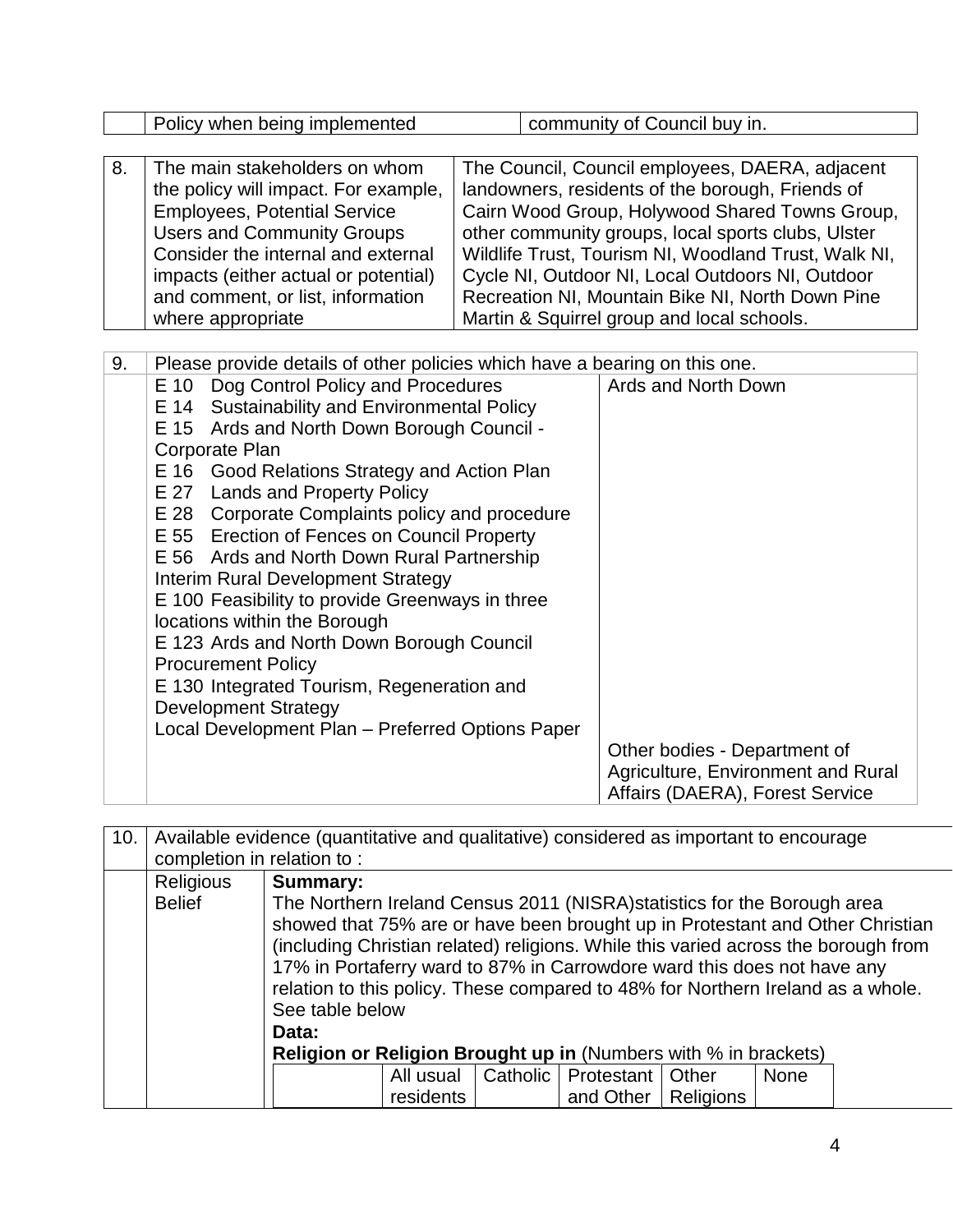|                      |                                                                                                                                                                                                                                                                                                                                                                                                                                                                                                                                                                                                                                                     |                            |                                       |                  | Christian<br>(including<br>Christian<br>related) |                     |                          |                |             |                 |       |               |       |       |
|----------------------|-----------------------------------------------------------------------------------------------------------------------------------------------------------------------------------------------------------------------------------------------------------------------------------------------------------------------------------------------------------------------------------------------------------------------------------------------------------------------------------------------------------------------------------------------------------------------------------------------------------------------------------------------------|----------------------------|---------------------------------------|------------------|--------------------------------------------------|---------------------|--------------------------|----------------|-------------|-----------------|-------|---------------|-------|-------|
|                      | Northern<br>Ireland                                                                                                                                                                                                                                                                                                                                                                                                                                                                                                                                                                                                                                 | 1,810,863                  | $(100\%)$                             | 817,385<br>(45%) |                                                  | 875,717<br>(48%)    |                          | 16,592<br>(1%) | 101,169     | (6%)            |       |               |       |       |
|                      | Ards<br>and<br><b>North</b><br>Down                                                                                                                                                                                                                                                                                                                                                                                                                                                                                                                                                                                                                 |                            |                                       |                  |                                                  |                     |                          |                |             |                 |       |               |       |       |
|                      | Borough<br>Council<br><b>Source:</b> Religion or religion brought up in. Census 2011, NISRA                                                                                                                                                                                                                                                                                                                                                                                                                                                                                                                                                         |                            | 156,672<br>$(100\%)$                  | 20,550<br>(13%)  |                                                  | 117,589<br>(75%)    |                          | 1,729<br>(1%)  |             | 16,804<br>(11%) |       |               |       |       |
| Political<br>Opinion | <b>Summary:</b><br>Electoral Office data from recent Local Government elections detail the political<br>representation on Ards and North Down Council, The Stormont Executive for this<br>electoral area and Westminster election. This data is an approximate measure of<br>political opinion of the voting electorate within the Borough. Turnout to vote in<br>North Down and Strangford constituencies tend to be lower than the rest of NI<br>suggesting less strong political opinions. Of those who do turn out, the results<br>show preferences for voting Unionist parties.<br>See table below<br>Data:<br><b>Council Election results</b> |                            |                                       |                  |                                                  |                     |                          |                |             |                 |       |               |       |       |
|                      | The most recent local council election (2 <sup>nd</sup> May 2019) showed:                                                                                                                                                                                                                                                                                                                                                                                                                                                                                                                                                                           |                            |                                       |                  |                                                  |                     | <b>Elected Candidate</b> |                |             |                 |       |               |       |       |
|                      |                                                                                                                                                                                                                                                                                                                                                                                                                                                                                                                                                                                                                                                     | Eligible<br>Elector<br>ate | Votes<br>Polled<br>(%<br>Turnou<br>t) |                  | Sinn Féin                                        | UUP                 | <b>SDLP</b>              | Alliance       | Independent | $\geq$          | Green | $\frac{p}{q}$ | Aontu | CCL A |
|                      | Northern<br>Ireland                                                                                                                                                                                                                                                                                                                                                                                                                                                                                                                                                                                                                                 | 1,305,55<br>3              | 687,733<br>(52.7%)                    | 122              | 105                                              | $\overline{7}$<br>5 | 59                       | 53             | 24          | 6               | 8     | 3             | 1     | 1     |
|                      | Ards and<br>North<br>Down<br>Borough<br>Council                                                                                                                                                                                                                                                                                                                                                                                                                                                                                                                                                                                                     | 112,077                    | 47,161<br>$(42.1\%)$                  | 14               |                                                  | 8                   | 1                        | 10             | 3           | 1               | 3     |               |       |       |
|                      | Ards<br>Peninsul<br>a (DEA)                                                                                                                                                                                                                                                                                                                                                                                                                                                                                                                                                                                                                         | 16,656                     | 7,369<br>(44.2%)                      | $\mathbf{3}$     |                                                  | $\mathbf 1$         | 1                        | 1              |             |                 |       |               |       |       |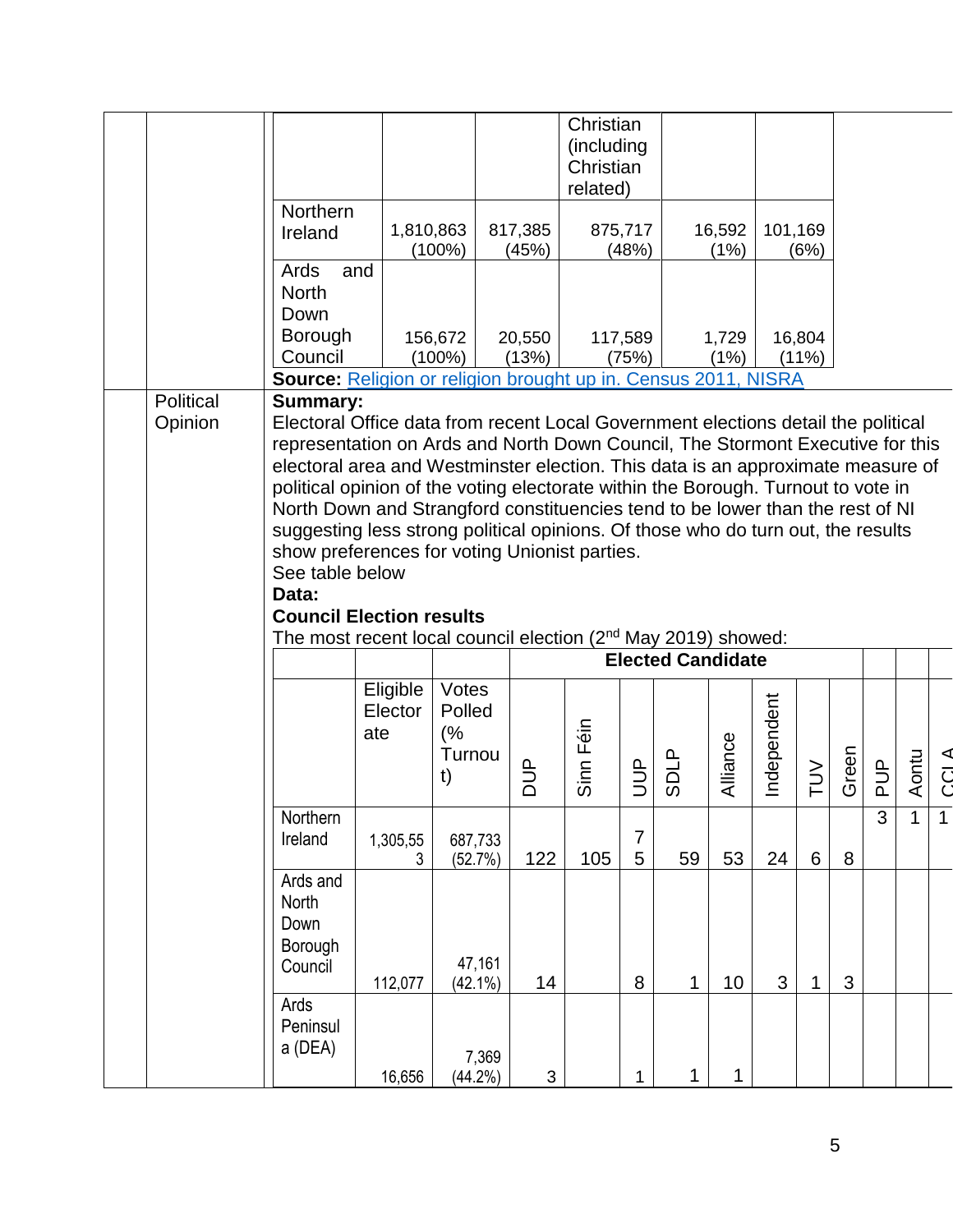|                                                                                                                                                                                                                                                                                                                                                                                                                                                                                                                                                             | Bangor<br>Central<br>(DEA)                       | $(38.8\%)$<br>17,194   | 6,678<br>$\overline{2}$ |                  | 1                |                         | 1<br>1                       |                                                | 1                     |                           |                           |  |
|-------------------------------------------------------------------------------------------------------------------------------------------------------------------------------------------------------------------------------------------------------------------------------------------------------------------------------------------------------------------------------------------------------------------------------------------------------------------------------------------------------------------------------------------------------------|--------------------------------------------------|------------------------|-------------------------|------------------|------------------|-------------------------|------------------------------|------------------------------------------------|-----------------------|---------------------------|---------------------------|--|
|                                                                                                                                                                                                                                                                                                                                                                                                                                                                                                                                                             | Bangor<br>East and<br>Donagha<br>dee<br>(DEA)    | 16,956<br>$(40.8\%)$   | 6,915<br>$\overline{2}$ |                  | $\overline{2}$   |                         | $\mathbf{1}$<br>$\mathbf{1}$ |                                                |                       |                           |                           |  |
|                                                                                                                                                                                                                                                                                                                                                                                                                                                                                                                                                             | Bangor<br>West<br>(DEA)                          | 13,479<br>$(40.4\%)$   | 5,448<br>1              |                  | $\mathbf 1$      |                         | $\overline{2}$               |                                                | 1                     |                           |                           |  |
|                                                                                                                                                                                                                                                                                                                                                                                                                                                                                                                                                             | Comber<br>(DEA)                                  | 13,681<br>$(45.8\%)$   | 6,272<br>$\overline{2}$ |                  | 1                |                         | 1                            | 1                                              |                       |                           |                           |  |
|                                                                                                                                                                                                                                                                                                                                                                                                                                                                                                                                                             | Holywoo<br>d and<br>Clandebo<br>ye (DEA)         | 14,158<br>$(44.0\%)$   | 6,229<br>1              |                  | 1                |                         | $\overline{2}$               |                                                | 1                     |                           |                           |  |
|                                                                                                                                                                                                                                                                                                                                                                                                                                                                                                                                                             | Newtown<br>ards<br>(DEA)                         | 19,953<br>$(41.4\%)$   | 8,250<br>3              |                  | 1                |                         | $\overline{2}$<br>1          |                                                |                       |                           |                           |  |
| <b>Source: The Electoral Office, NI</b><br>Racial<br><b>Summary:</b><br>NISRA, NINIS and Northern Ireland Strategic Migration Partnership data provide<br>Group<br>up to date data. The 2011 census showed that 32,000 (1.8%) of the usually<br>resident population in Northern Ireland is from a minority ethnic background.<br>Within the borough, the 2011 Census showed that 1.5% (2,300) were from a<br>minority ethnic background. Across the borough this ranged from 5.2% in<br>Loughview ward to 0.3% in Lisbane ward.<br>See table below<br>Data: |                                                  |                        |                         |                  |                  |                         |                              |                                                |                       |                           |                           |  |
|                                                                                                                                                                                                                                                                                                                                                                                                                                                                                                                                                             | <b>Ethnic Group</b> (Numbers with % in brackets) | residents<br>All usual | White                   | Chinese          | Indian           | <b>Banglades</b>        | Other<br>Black               |                                                | Black<br>Chhor        | Mixed                     | Other                     |  |
|                                                                                                                                                                                                                                                                                                                                                                                                                                                                                                                                                             | Northern Ireland                                 | 1,810,863<br>$(100\%)$ | 1,778,<br>449<br>(98%)  | 6,303<br>$(0\%)$ | 6,198<br>$(0\%)$ | 54<br>0<br>(0)<br>$%$ ) | 6,0<br>89<br>(0)<br>$%$ )    | 2,3<br>12<br>45<br>71<br>(0)<br>$%$ )<br>$%$ ) | (0)                   | 6,0<br>14<br>(0)<br>$%$ ) | 3,6<br>54<br>(0)<br>$%$ ) |  |
|                                                                                                                                                                                                                                                                                                                                                                                                                                                                                                                                                             | Ards and North<br>Borough<br>Down<br>Council     | 156,672<br>$(100\%)$   | 154,36<br>5<br>(99%)    | 406<br>$(0\%)$   | 283<br>$(0\%)$   | 17<br>7<br>(0)<br>$%$ ) | 41<br>5<br>(0)<br>$%$ )      | 13<br>13<br>9<br>(0)<br>$\frac{6}{6}$<br>$%$ ) | $\overline{c}$<br>(0) | 55<br>6<br>(0)<br>$%$ )   | 19<br>9<br>(0)<br>$%$ )   |  |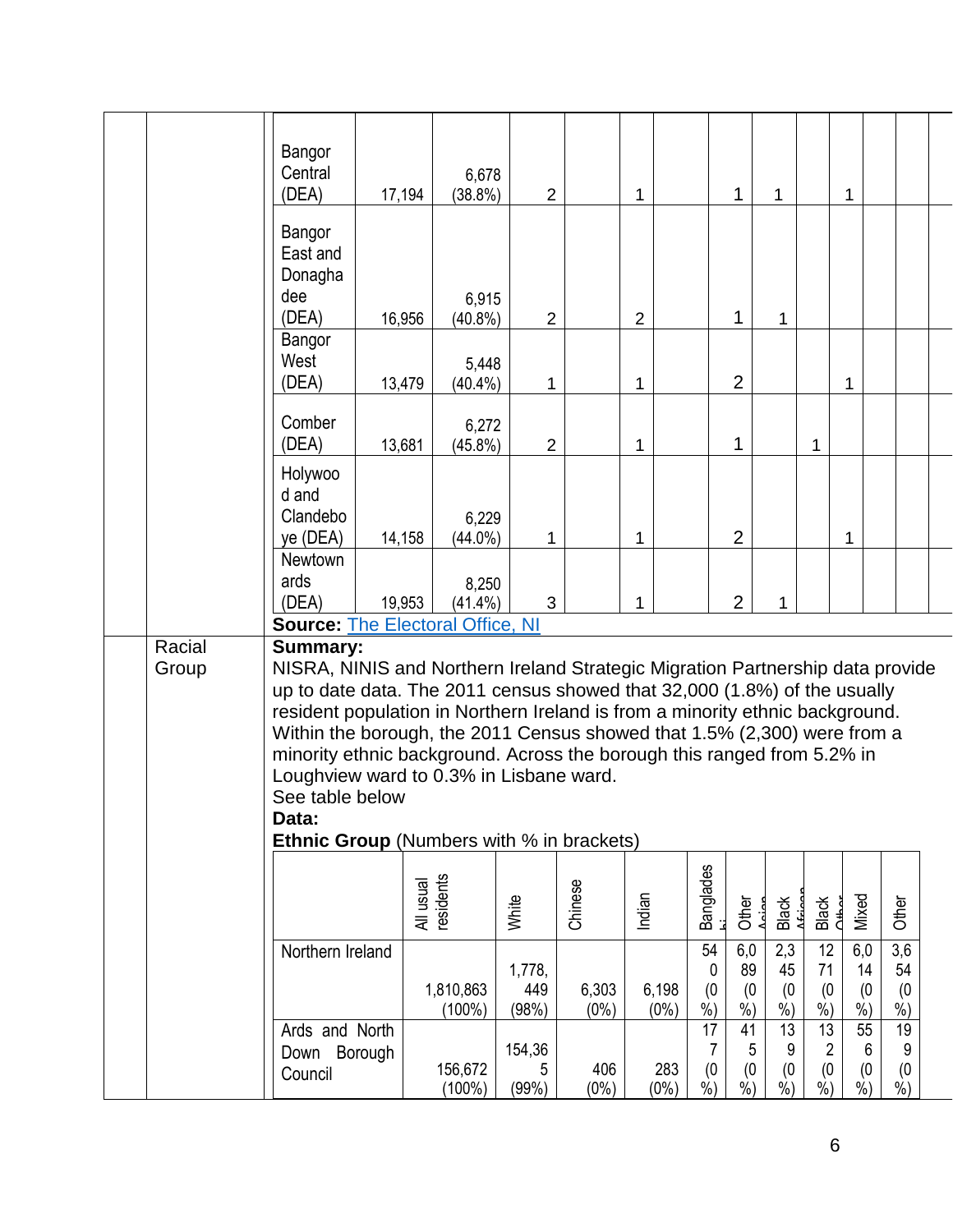|  |                                 |                                                                                                                                                                                                                                                                                                                                                                                        | 156,672             | 23,367           |                  | 19            | 5<br>(0)                            | 19<br>(0)                       | 6<br>(0)                                  | 2<br>(0)                                                    | 51<br>(0)                              | 29<br>(0)                       |  |
|--|---------------------------------|----------------------------------------------------------------------------------------------------------------------------------------------------------------------------------------------------------------------------------------------------------------------------------------------------------------------------------------------------------------------------------------|---------------------|------------------|------------------|---------------|-------------------------------------|---------------------------------|-------------------------------------------|-------------------------------------------------------------|----------------------------------------|---------------------------------|--|
|  |                                 | Ards Peninsula                                                                                                                                                                                                                                                                                                                                                                         | $(100\%)$           | (99%)            | 26 (0%)          | $(0\%)$       | $\overline{\frac{9}{6}})$           | $\frac{9}{6}$                   | $\overline{\frac{9}{6}})$                 | $\overline{\frac{9}{6}})$                                   | $%$ )<br>11                            | $\frac{9}{6}$                   |  |
|  |                                 | <b>Bangor Central</b>                                                                                                                                                                                                                                                                                                                                                                  | 23,524<br>$(100\%)$ | 24,469<br>(98%)  | 105<br>$(0\%)$   | 43<br>$(0\%)$ | 17<br>(0)<br>$%$ )                  | 43<br>(0)<br>$%$ )              | 26<br>(0)<br>$%$ )                        | 32<br>(0)<br>$%$ )                                          | 9<br>(0)<br>$\%$ )                     | 38<br>(0)<br>$%$ )              |  |
|  |                                 | <b>Bangor East</b><br>and                                                                                                                                                                                                                                                                                                                                                              | 24,892              | 22,648           |                  | 27            | 10<br>(0)                           | 91<br>(0)                       | 11<br>(0)                                 | 2<br>(0)                                                    | 82<br>(0)                              | 19<br>(0)                       |  |
|  |                                 | Donaghadee                                                                                                                                                                                                                                                                                                                                                                             | $(100\%)$           | (99%)            | 56 (0%)          | $(0\%)$       | $%$ )                               | $%$ )                           | $\frac{9}{6}$                             | %                                                           | $%$ )                                  | $%$ )                           |  |
|  |                                 | <b>Bangor West</b>                                                                                                                                                                                                                                                                                                                                                                     | 22,946<br>(100%)    | 17,763<br>(98%)  | 19 (0%)          | 135           | $\overline{2}$<br>(0)<br>$\dot{\%}$ | 11<br>6                         | $\mathfrak{3}$<br>(0)<br>$\overline{\%})$ | $\overline{26}$<br>(0)<br>$\frac{\dot{\ }}{\dot{\gamma_0}}$ | 73<br>(0)<br>$\overline{\frac{9}{6}})$ | 15<br>(0)<br>$\frac{9}{6}$      |  |
|  |                                 | Comber                                                                                                                                                                                                                                                                                                                                                                                 | 18,152<br>$(100\%)$ | 18,216<br>(99%)  | 30 (0%)          | 8(0%)         | 9<br>(0)<br>%                       | $\overline{35}$<br>(0)<br>$%$ ) | 4<br>(0)<br>$%$ )                         | 8<br>(0)<br>$%$ )                                           | 55<br>(0)<br>$%$ )                     | $\overline{17}$<br>(0)<br>$%$ ) |  |
|  |                                 | Holywood and<br>Clandeboye                                                                                                                                                                                                                                                                                                                                                             | 18,382<br>$(100\%)$ | 20,061<br>(98%)  | 65 (0%)          | 31<br>$(0\%)$ | 23<br>(0)<br>$\frac{0}{0}$          | 81<br>(0)<br>$%$ )              | 81<br>(0)<br>$%$ )                        | 56<br>(0)<br>$%$ )                                          | 10<br>(0)<br>$%$ )                     | 61<br>(0)<br>$%$ )              |  |
|  |                                 | Newtownards                                                                                                                                                                                                                                                                                                                                                                            | 20,560<br>$(100\%)$ | 27,841<br>(99%)  | 105<br>$(0\%)$   | 20<br>$(0\%)$ | 11<br>(0)<br>%                      | 30<br>(0)<br>$%$ )              | 8<br>(0)<br>$%$ )                         | 6<br>(0)<br>$%$ )                                           | 75<br>(0)<br>$%$ )                     | 20<br>(0)<br>$%$ )              |  |
|  |                                 | <b>Source: Ethnic Group, Census 2011, NISRA</b>                                                                                                                                                                                                                                                                                                                                        |                     |                  |                  |               |                                     |                                 |                                           |                                                             |                                        |                                 |  |
|  | Age                             | NISRA have published population projections for the Borough which show that<br>the proportion of those aged 85 and over are expected to more than double within<br>the next 25 years.<br>ANDBC has the highest % population of older people in Northern Ireland.<br>See table below<br>Data:<br>Age Groups (Numbers with % in brackets)                                                |                     |                  |                  |               |                                     |                                 |                                           |                                                             |                                        |                                 |  |
|  |                                 |                                                                                                                                                                                                                                                                                                                                                                                        |                     |                  |                  |               |                                     |                                 |                                           |                                                             |                                        |                                 |  |
|  |                                 |                                                                                                                                                                                                                                                                                                                                                                                        |                     | $0 - 15$         | 16-39            |               | 40-64                               |                                 |                                           | $65+$                                                       |                                        | Total                           |  |
|  |                                 | Northern Ireland                                                                                                                                                                                                                                                                                                                                                                       |                     | 385,200<br>(21%) | 583,116<br>(31%) |               | 591,481<br>(32%)                    |                                 | 291,824<br>(16%)                          |                                                             |                                        | 1,851,621<br>(100%)             |  |
|  |                                 | Ards<br>and<br><b>Borough</b><br>Down<br>Council                                                                                                                                                                                                                                                                                                                                       | <b>North</b>        | 29,801<br>(19%)  | 43,239<br>(27%)  |               | 54,094<br>(34%)                     |                                 | 31,663<br>(20%)                           |                                                             |                                        | 158,797<br>(100%)               |  |
|  |                                 | <b>Sources: Demography and Methodology Branch, NISRA</b>                                                                                                                                                                                                                                                                                                                               |                     |                  |                  |               |                                     |                                 |                                           |                                                             |                                        |                                 |  |
|  | <b>Marital</b><br><b>Status</b> | <b>World Health Organization</b><br>The 2011 Northern Ireland Census showed that 48% of adults (those aged over<br>16 years of age) in Northern Ireland were either married or in a registered same-<br>sex civil partnership. Within the borough, 54% of adults fell into this category.<br>This varies across the borough from 36% in Central (Ards) ward to 64% in<br>Lisbane ward. |                     |                  |                  |               |                                     |                                 |                                           |                                                             |                                        |                                 |  |
|  |                                 | See table below                                                                                                                                                                                                                                                                                                                                                                        |                     |                  |                  |               |                                     |                                 |                                           |                                                             |                                        |                                 |  |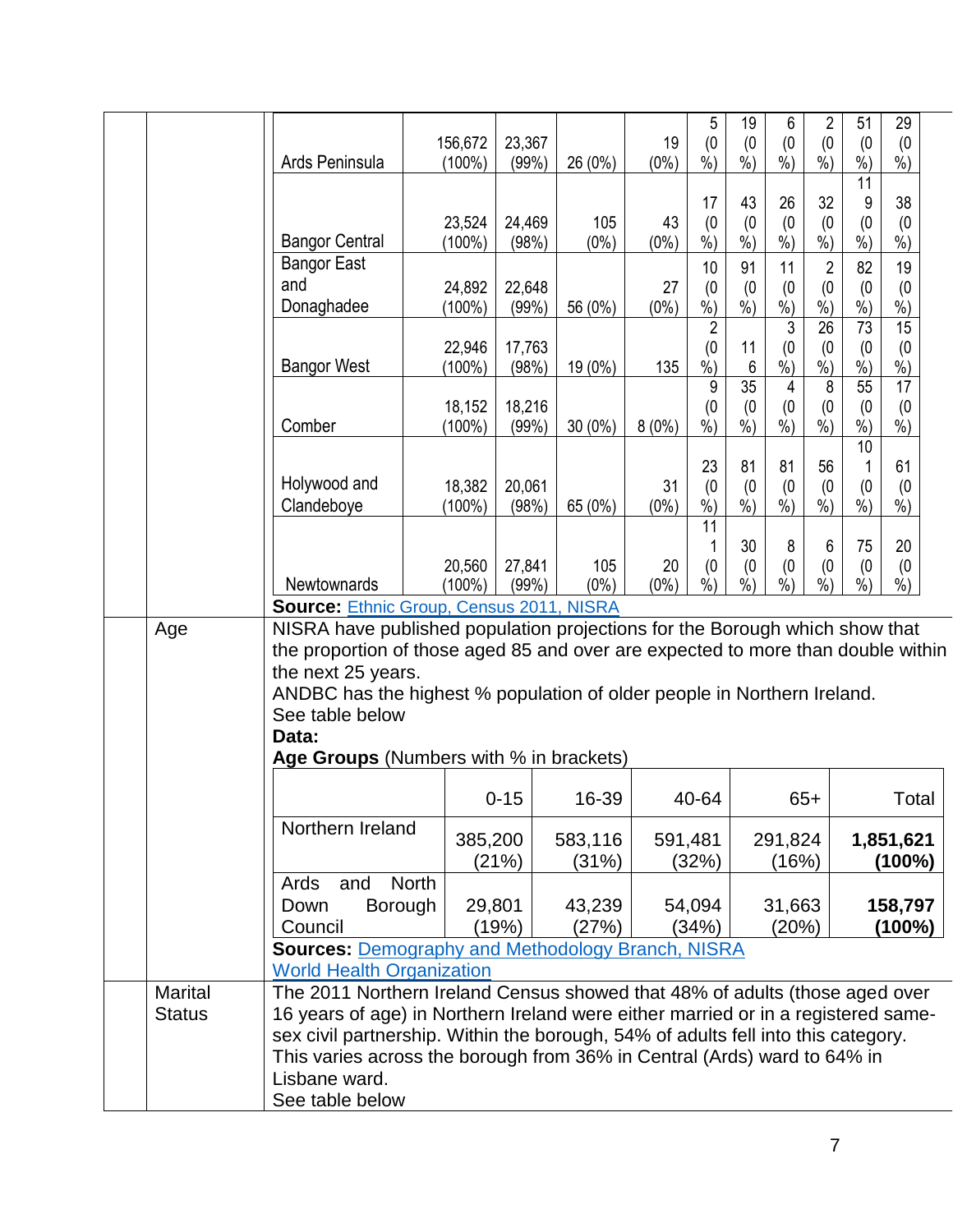|                             | Data:<br>Marital Status (All aged 16+) (Numbers with % in brackets)                                                                                                                                                                                                                                                                                                                                                                                                                                                                                                                                                                                                                                                             |                        |                                                                                  |                                  |                                                |                                                                        |                                             |                                               |                                                                       |  |
|-----------------------------|---------------------------------------------------------------------------------------------------------------------------------------------------------------------------------------------------------------------------------------------------------------------------------------------------------------------------------------------------------------------------------------------------------------------------------------------------------------------------------------------------------------------------------------------------------------------------------------------------------------------------------------------------------------------------------------------------------------------------------|------------------------|----------------------------------------------------------------------------------|----------------------------------|------------------------------------------------|------------------------------------------------------------------------|---------------------------------------------|-----------------------------------------------|-----------------------------------------------------------------------|--|
|                             |                                                                                                                                                                                                                                                                                                                                                                                                                                                                                                                                                                                                                                                                                                                                 | All usual residents    | sex civil partnership<br>registered a same-<br>married or never<br>Single (never | Married                          | In a registered same-<br>sex civil partnership | legally in a same-sex<br>civil partnership)<br>legally married or stil | Divorced or formerly<br>in a same-sex civil | partnership which is<br>now legally dissolved | Widowed or surviving<br>partner from a same-<br>sex civil partnership |  |
|                             | Northern<br>Ireland                                                                                                                                                                                                                                                                                                                                                                                                                                                                                                                                                                                                                                                                                                             | 1,431,540<br>$(100\%)$ | 517,393<br>(36%)                                                                 | 68<br>0,8<br>31<br>(48)<br>$%$ ) | 1,2<br>43<br>(0)<br>%                          | 56,91<br>1<br>(4%)                                                     |                                             | 78,074<br>(5%)                                | 97,088<br>(7%)                                                        |  |
|                             | Ards<br>and<br><b>North</b><br>Down<br>Borough<br>Council                                                                                                                                                                                                                                                                                                                                                                                                                                                                                                                                                                                                                                                                       | 126,945<br>$(100\%)$   | 36,730<br>(29%)                                                                  | 67,<br>86<br>6<br>(53)<br>$%$ )  | 12<br>3<br>(0)<br>$%$ )                        | 4,328<br>(3%)                                                          |                                             | 8,548<br>(7%)                                 | 9,350<br>(7%)                                                         |  |
|                             | <b>Source: Northern Ireland 2011 Census, Marital Status</b>                                                                                                                                                                                                                                                                                                                                                                                                                                                                                                                                                                                                                                                                     |                        |                                                                                  |                                  |                                                |                                                                        |                                             |                                               |                                                                       |  |
| Sexual<br>orientation       | <b>Summary:</b><br>It should be noted that no reliable data is available on sexual orientation-NISRA<br>are currently examining methodology on how to measure this. However, the 2011<br>census indicates that less than 1% of the Northern Ireland adult population (those<br>aged 16 years and over) were in a registered same-sex civil partnership. This<br>was similar to the borough as a whole. The Continuous Household Survey in<br>Northern Ireland estimated this figure between 0.9% and 1.9% in 2015-2016. The<br>Office for National Statistics estimates a similar range for the United Kingdom<br>$(1.7\%)$ .<br><b>Source: Northern Ireland 2011 Census, Marital Status</b><br><b>ONS 2015 Sexual Identity</b> |                        |                                                                                  |                                  |                                                |                                                                        |                                             |                                               |                                                                       |  |
| Men &<br>Women<br>generally | According to census (NISRA) almost half of the population of Northern Ireland<br>were male (49%) and this was similar throughout Ards and North Down Borough<br>Council (48%). See table below<br>Data:                                                                                                                                                                                                                                                                                                                                                                                                                                                                                                                         |                        |                                                                                  |                                  |                                                |                                                                        |                                             |                                               |                                                                       |  |
|                             |                                                                                                                                                                                                                                                                                                                                                                                                                                                                                                                                                                                                                                                                                                                                 |                        |                                                                                  | Males                            |                                                |                                                                        | Females                                     |                                               | All                                                                   |  |
|                             | Northern Ireland                                                                                                                                                                                                                                                                                                                                                                                                                                                                                                                                                                                                                                                                                                                |                        | 887,323 (49%                                                                     |                                  |                                                | 923,540 (51%)                                                          |                                             |                                               | 1,810,863<br>$(100\%)$                                                |  |
|                             | Ards and North<br>Borough Council                                                                                                                                                                                                                                                                                                                                                                                                                                                                                                                                                                                                                                                                                               | Down                   | 75,920 (48%)                                                                     |                                  |                                                | 80,752 (52%)                                                           |                                             |                                               | 156,672(100%)                                                         |  |
|                             | Source: Age Structure, Census 2011, NISRA<br>Review of statistical classification and delineation of settlements, NISRA                                                                                                                                                                                                                                                                                                                                                                                                                                                                                                                                                                                                         |                        |                                                                                  |                                  |                                                |                                                                        |                                             |                                               |                                                                       |  |
| <b>Disability</b>           |                                                                                                                                                                                                                                                                                                                                                                                                                                                                                                                                                                                                                                                                                                                                 |                        |                                                                                  |                                  |                                                |                                                                        |                                             |                                               |                                                                       |  |
|                             | The 2011 Census (NISRA) showed that 20% of the population in Ards and North<br>Down area had a health issue or disability (including those related to old age)                                                                                                                                                                                                                                                                                                                                                                                                                                                                                                                                                                  |                        |                                                                                  |                                  |                                                |                                                                        |                                             |                                               |                                                                       |  |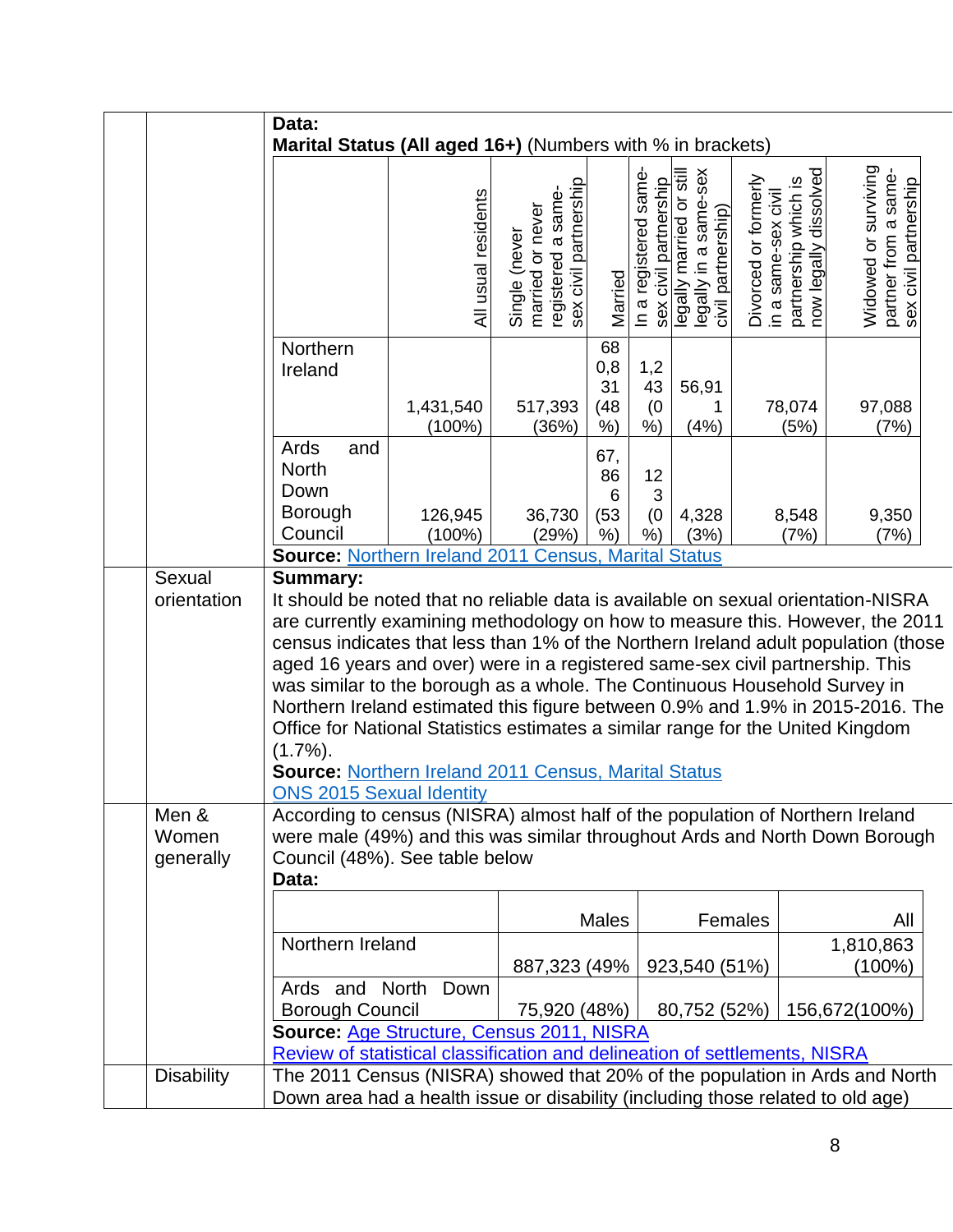|            |                                                                                        | which has lasted or expected to last at least 12 months. (This was similar to the |                             |  |  |  |  |  |
|------------|----------------------------------------------------------------------------------------|-----------------------------------------------------------------------------------|-----------------------------|--|--|--|--|--|
|            | Northern Ireland figure of 21%.)                                                       |                                                                                   |                             |  |  |  |  |  |
|            | <b>Disability Living Allowances, 2015</b>                                              |                                                                                   |                             |  |  |  |  |  |
|            |                                                                                        | 2015 (Disability                                                                  | 2015 (Multiple              |  |  |  |  |  |
|            |                                                                                        | Living                                                                            | <b>Disability Benefits)</b> |  |  |  |  |  |
|            |                                                                                        | Allowance                                                                         | *MDB is                     |  |  |  |  |  |
|            |                                                                                        | Recipients)                                                                       | aggregated data             |  |  |  |  |  |
|            |                                                                                        |                                                                                   | from Attendance             |  |  |  |  |  |
|            |                                                                                        |                                                                                   | Allowance,                  |  |  |  |  |  |
|            |                                                                                        |                                                                                   | <b>Disability Living</b>    |  |  |  |  |  |
|            |                                                                                        |                                                                                   | Allowance,                  |  |  |  |  |  |
|            |                                                                                        |                                                                                   | <b>Incapacity Benefit</b>   |  |  |  |  |  |
|            |                                                                                        |                                                                                   | and Severe                  |  |  |  |  |  |
|            |                                                                                        |                                                                                   | <b>Disablement</b>          |  |  |  |  |  |
|            |                                                                                        |                                                                                   | Allowance data,             |  |  |  |  |  |
|            |                                                                                        |                                                                                   | and data for                |  |  |  |  |  |
|            |                                                                                        |                                                                                   | Employment and              |  |  |  |  |  |
|            | Northern Ireland                                                                       |                                                                                   | Support allowance           |  |  |  |  |  |
|            |                                                                                        | 209,280                                                                           | 251,490                     |  |  |  |  |  |
|            | Ards and North Down Borough                                                            |                                                                                   |                             |  |  |  |  |  |
|            | Council                                                                                | 13,840                                                                            | 18,080                      |  |  |  |  |  |
|            | Ards Peninsula                                                                         | 2,920                                                                             | n/a                         |  |  |  |  |  |
|            | <b>Bangor Central</b>                                                                  | 2,250                                                                             | n/a                         |  |  |  |  |  |
|            | <b>Bangor East and Donaghadee</b>                                                      | 1,740                                                                             | n/a                         |  |  |  |  |  |
|            | <b>Bangor West</b>                                                                     | 1,650                                                                             | n/a                         |  |  |  |  |  |
|            | Comber                                                                                 | 1,270                                                                             | n/a                         |  |  |  |  |  |
|            | Holywood and Clandeboye                                                                | 1,180                                                                             | n/a                         |  |  |  |  |  |
|            | Newtownards                                                                            | 2,840                                                                             | n/a                         |  |  |  |  |  |
|            | Northern Ireland Census 2011 Long-term health problem or disability by long-           |                                                                                   |                             |  |  |  |  |  |
|            | term problem or disability                                                             |                                                                                   |                             |  |  |  |  |  |
| Dependents | <b>Summary:</b>                                                                        |                                                                                   |                             |  |  |  |  |  |
|            | In considering this dimension the following have been included: persons with           |                                                                                   |                             |  |  |  |  |  |
|            | responsibility for the care of a child, children, a person with a disability and or an |                                                                                   |                             |  |  |  |  |  |
|            |                                                                                        | older person. According to the Continuous Household Survey, 2013-2016, 37% of     |                             |  |  |  |  |  |
|            | Ards and North Down claimed to have a dependent (This did not differentiate on         |                                                                                   |                             |  |  |  |  |  |
|            | the type of dependent).                                                                |                                                                                   |                             |  |  |  |  |  |
|            | According to the 2011 Census, 7,474 households in Ards and North Down had a            |                                                                                   |                             |  |  |  |  |  |
|            | dependent child under the age of 4 (This might give an indication on the numbers       |                                                                                   |                             |  |  |  |  |  |
|            | who would have buggies or prams).<br><b>Sources: Continuous Household Survey</b>       |                                                                                   |                             |  |  |  |  |  |
|            |                                                                                        |                                                                                   |                             |  |  |  |  |  |

| 11. | Based on data previously provided what are the needs, experiences and priorities for each   |                                                           |  |  |  |  |  |
|-----|---------------------------------------------------------------------------------------------|-----------------------------------------------------------|--|--|--|--|--|
|     | of the following categories, in relation to this policy/decision?                           |                                                           |  |  |  |  |  |
|     | <b>Religious Belief</b>                                                                     | The development at Cairn Wood will provide open space for |  |  |  |  |  |
|     | individuals who wish to use the facilities for recreational and<br><b>Political Opinion</b> |                                                           |  |  |  |  |  |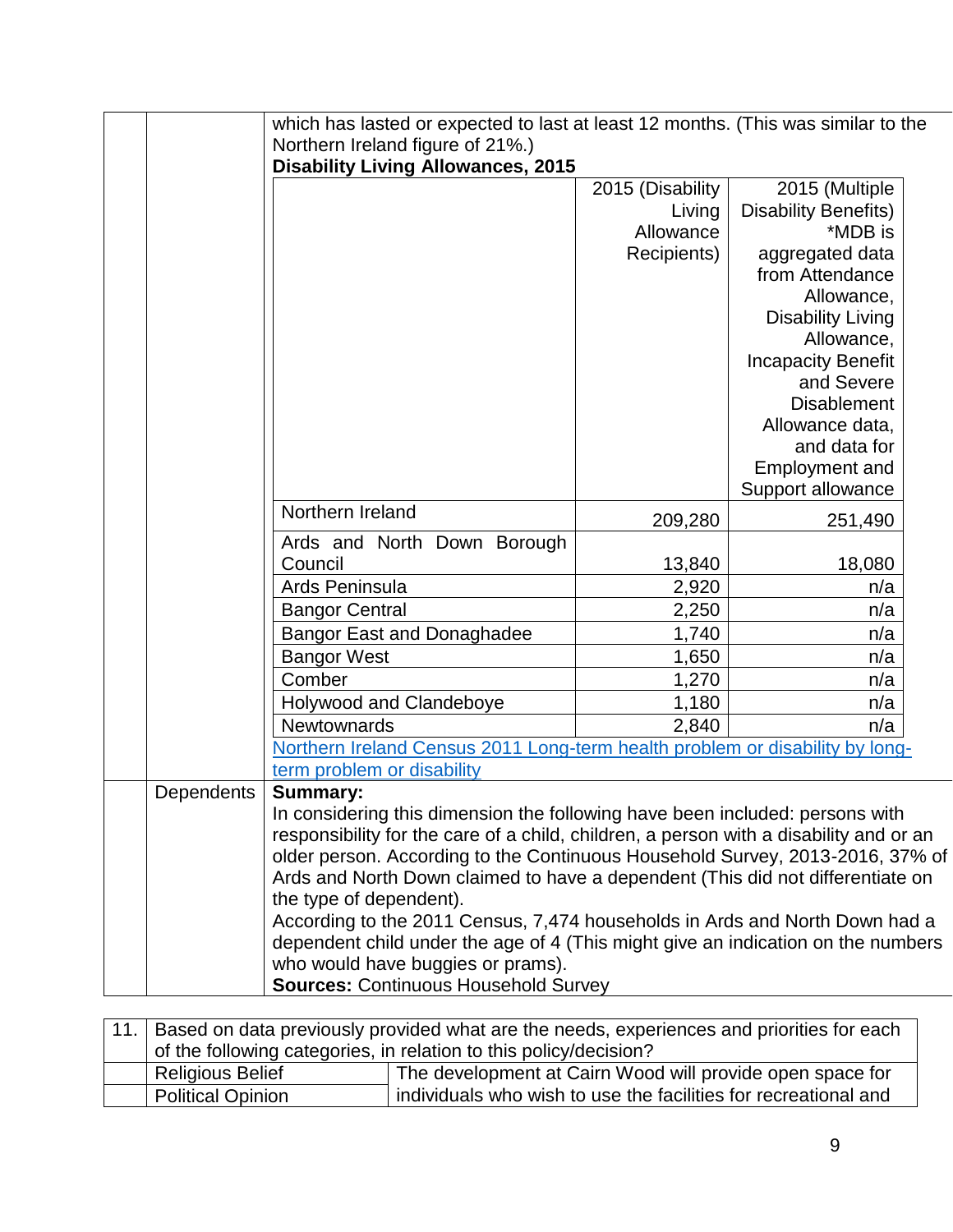| <b>Racial Group</b>   | leisure activities that will be developed on the site. Where      |
|-----------------------|-------------------------------------------------------------------|
| Age                   | possible they will be accessible and shared by all users and      |
| <b>Marital Status</b> | potential users. Signage will be used to indicate areas that      |
| Sexual orientation    | are not suitable for users if there are issues with the location, |
| Men & Women generally | gradient, interface with traffic areas etc and alternative        |
| <b>Disability</b>     | arrangements will be indicated. Any activities will be inclusive  |
| Dependents            | of all potential users where this is possible.                    |

## **Does this Policy require an Equality Impact Assessment?**

| What is the likely impact on equality of opportunity for each of the Section 75 categories? |                                   |                  |
|---------------------------------------------------------------------------------------------|-----------------------------------|------------------|
|                                                                                             | Detail of Impact                  | Level of Impact  |
|                                                                                             |                                   | Minor/Major/None |
| <b>Religious Belief</b>                                                                     | All Section 75 categories have    | <b>None</b>      |
| <b>Political Opinion</b>                                                                    | the potential to benefit from the |                  |
| <b>Racial Group</b>                                                                         | range of activities the area will |                  |
| Age                                                                                         | provide offering a breadth of     |                  |
| <b>Marital Status</b>                                                                       | choice for those of all ages, and |                  |
| Sexual orientation                                                                          | those with disabilities as their  |                  |
| Men & Women generally                                                                       | needs will be considered          |                  |
| <b>Disability</b>                                                                           | throughout the planning and       |                  |
| Dependents                                                                                  | development stages.               |                  |

| 2. | Are there opportunities to better promote equality of opportunity for people within the<br>Section 75 equality categories? |                                                                                                                                                                                                                               |                                                           |
|----|----------------------------------------------------------------------------------------------------------------------------|-------------------------------------------------------------------------------------------------------------------------------------------------------------------------------------------------------------------------------|-----------------------------------------------------------|
|    |                                                                                                                            | If "Yes", provide details                                                                                                                                                                                                     | If "No", provide details                                  |
|    | <b>Religious Belief</b>                                                                                                    |                                                                                                                                                                                                                               | No as the breadth of users and potential users needs will |
|    | <b>Political Opinion</b>                                                                                                   | be considered to ensure there is access to all to use the<br>range of facilities and activities that are suitable for the<br>area based on its location, topography and the<br>conservation responsibilities within the area. |                                                           |
|    | <b>Racial Group</b>                                                                                                        |                                                                                                                                                                                                                               |                                                           |
|    | Age                                                                                                                        |                                                                                                                                                                                                                               |                                                           |
|    | <b>Marital Status</b>                                                                                                      |                                                                                                                                                                                                                               |                                                           |
|    | Sexual orientation                                                                                                         |                                                                                                                                                                                                                               |                                                           |
|    | Men & Women generally                                                                                                      |                                                                                                                                                                                                                               |                                                           |
|    | <b>Disability</b>                                                                                                          |                                                                                                                                                                                                                               |                                                           |
|    | <b>Dependents</b>                                                                                                          |                                                                                                                                                                                                                               |                                                           |

| 3.                                                                                                           | To what extent is the Policy likely to impact on Good Relations between people of different<br>religious belief, political opinion or racial group? |                                                                                     |                                                                |  |
|--------------------------------------------------------------------------------------------------------------|-----------------------------------------------------------------------------------------------------------------------------------------------------|-------------------------------------------------------------------------------------|----------------------------------------------------------------|--|
|                                                                                                              |                                                                                                                                                     | Details of Impact                                                                   | Level of Impact                                                |  |
|                                                                                                              |                                                                                                                                                     |                                                                                     | Minor/Major/None                                               |  |
| <b>Religious Belief</b><br>all users and potential users where religious belief,<br><b>Political Opinion</b> |                                                                                                                                                     |                                                                                     | Major positive impact as it will provide a shared facility for |  |
|                                                                                                              |                                                                                                                                                     |                                                                                     |                                                                |  |
|                                                                                                              | <b>Racial Group</b>                                                                                                                                 | political opinion and racial group will not restrict any user<br>or potential user. |                                                                |  |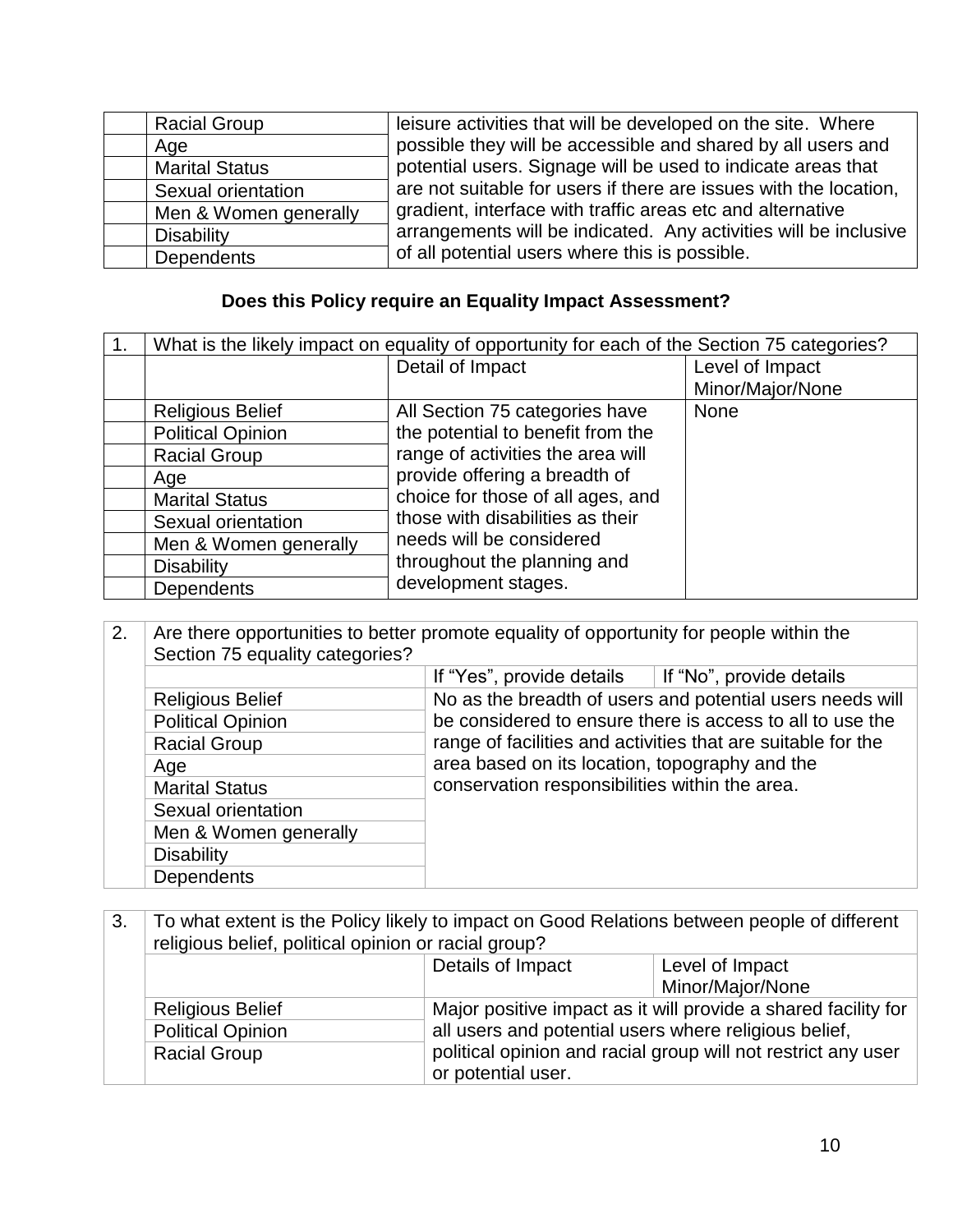| 4. | Are there opportunities to better promote Good Relations between people of different<br>religious belief, political opinion or racial group? |                                                    |                         |
|----|----------------------------------------------------------------------------------------------------------------------------------------------|----------------------------------------------------|-------------------------|
|    |                                                                                                                                              | If "Yes" provide details                           | If "No" provide details |
|    | No as the needs of all users and the Councils<br><b>Religious Belief</b>                                                                     |                                                    |                         |
|    | <b>Political Opinion</b>                                                                                                                     | responsibilities will be considered throughout the |                         |
|    | <b>Racial Group</b>                                                                                                                          | development and delivery process.                  |                         |

### **Additional Considerations**

| <b>Multiple Identity Considerations</b>                                                                                                                                                                                                                                                                                 | Details of Impact or potential impact<br>(Positive/Negative)                                                                                                                                                                                                                                                                                                                                                                                                                                           |
|-------------------------------------------------------------------------------------------------------------------------------------------------------------------------------------------------------------------------------------------------------------------------------------------------------------------------|--------------------------------------------------------------------------------------------------------------------------------------------------------------------------------------------------------------------------------------------------------------------------------------------------------------------------------------------------------------------------------------------------------------------------------------------------------------------------------------------------------|
| Are there any potential impacts of the<br>policy decision on people with multiple<br>identities?<br>(e.g. disabled minority ethnic persons).<br>Where appropriate provide details of data<br>on the impact of the policy on people with<br>multiple identities.<br>Specify relevant Section 75 categories<br>concerned. | The proposed scheme will provide access for<br>disabled people and carers to areas where<br>there will be walks and trails and other<br>activities in a safe manner based on comments<br>from all consultations.<br>By creating a scheme that is accessible for all<br>within the constraints of DDA compliance it will<br>allow disabled people to feel inclusive of the<br>project and any events and activities in the<br>area/facility will be accommodating for disabled<br>users where possible. |

### **Disability Discrimination Order (NI) 2006**

| Does this proposed policy<br>provide an opportunity to:                                      | Yes / No | Explain your reasoning:                                                                                                                                                                                                                                                                                 |
|----------------------------------------------------------------------------------------------|----------|---------------------------------------------------------------------------------------------------------------------------------------------------------------------------------------------------------------------------------------------------------------------------------------------------------|
| better promote positive<br>attitudes towards disabled<br>people<br>increase participation by | Yes      | The proposed scheme will provide access<br>for disabled people and carers to all areas<br>of the facility and all activities in a<br>comfortable and safe manner where<br>possible.<br>By creating a facility and activities that are                                                                   |
| disabled people in public<br>life                                                            |          | accessible for all within the constraints of<br>DDA compliance and the area itself it will<br>allow disabled people to feel inclusive of<br>the project.<br>All public consultations will encourage<br>participation from those with a disability<br>and those representing those with a<br>disability. |

Monitoring Arrangements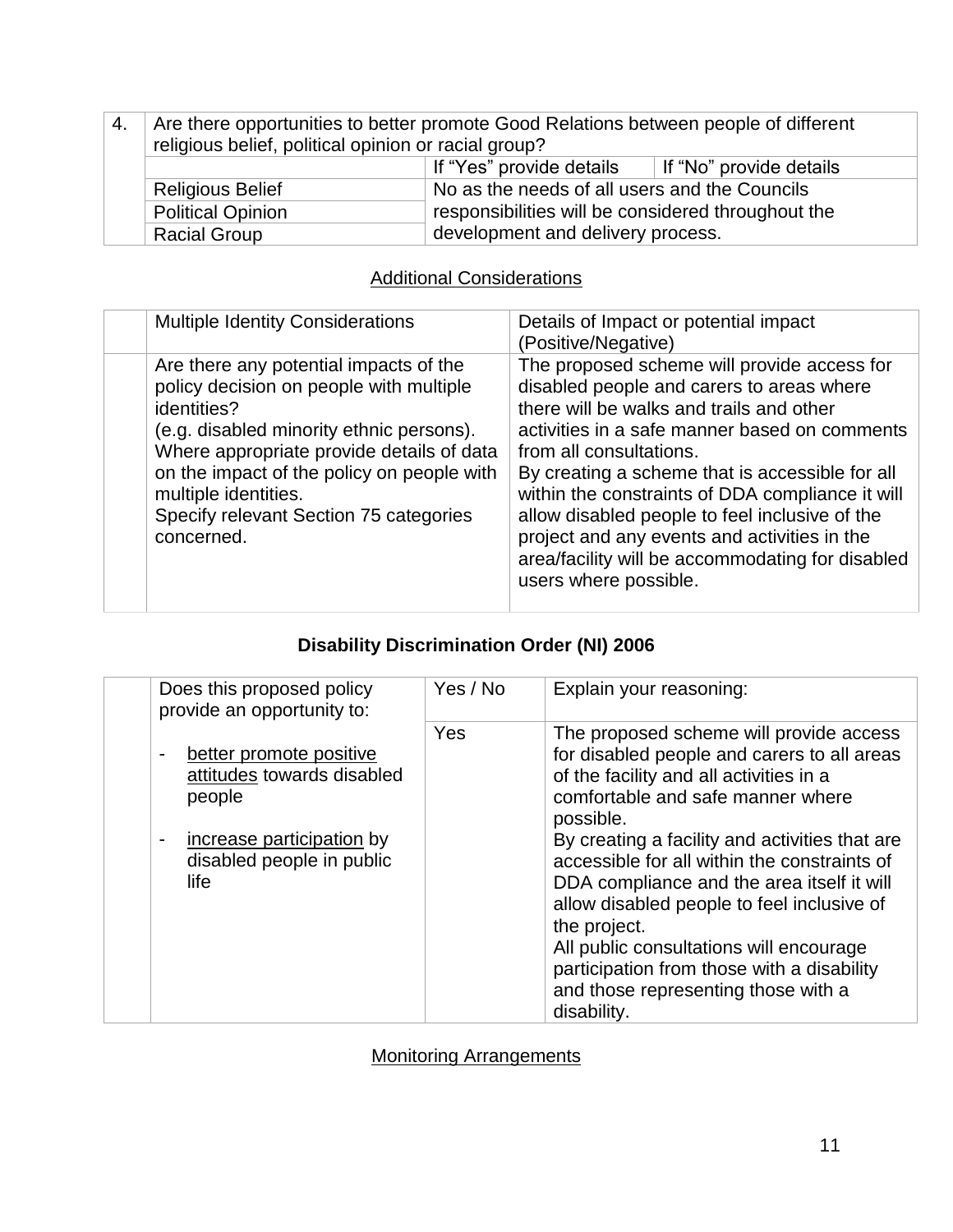Section 75 places a requirement on the Council to have equality monitoring arrangements in place to assess the impact of policies and services, help identify barriers to fair participation and to better promote equality of opportunity.

| Outline what data you could<br>collect in the future to monitor | Complaints and comments received in relation to the<br>consultation, work phase and access to and around the |
|-----------------------------------------------------------------|--------------------------------------------------------------------------------------------------------------|
| the impact of this policy /<br>decision on equality, good       | area and activities.                                                                                         |
| relations and disability duties                                 |                                                                                                              |

I can confirm that the proposed policy / decision have been screened for:-

| Equality of opportunity and good relations |
|--------------------------------------------|
| duties<br>sabilities                       |

On the basis of the answers to the screening questions, I recommend that this policy / decision is:-

| Screened Out - No EQIA necessary (no impacts)     |
|---------------------------------------------------|
| Screened Out - Mitigating Actions (minor impacts) |
|                                                   |
| Screened In - Necessary to conduct a full EQIA    |
|                                                   |
| Please detail actions to be taken:                |
|                                                   |

Screening assessment completed by:-

Name: Title: Project Officer Date: 12 September 2019 Signature:

Director/Head of Service decision approved by:

Name: Title: Head of Performance Date: 12 September 2019 Signature:

#### If an Equality Impact Assessment is required

| <b>Priority Rating for</b>                          | <b>Priority Criterion</b>                               | Rating |
|-----------------------------------------------------|---------------------------------------------------------|--------|
| Timetabling an Equality<br>Impact Assessment. (1-3) | Effect on equality of opportunity and good<br>relations |        |
|                                                     | Social need                                             |        |